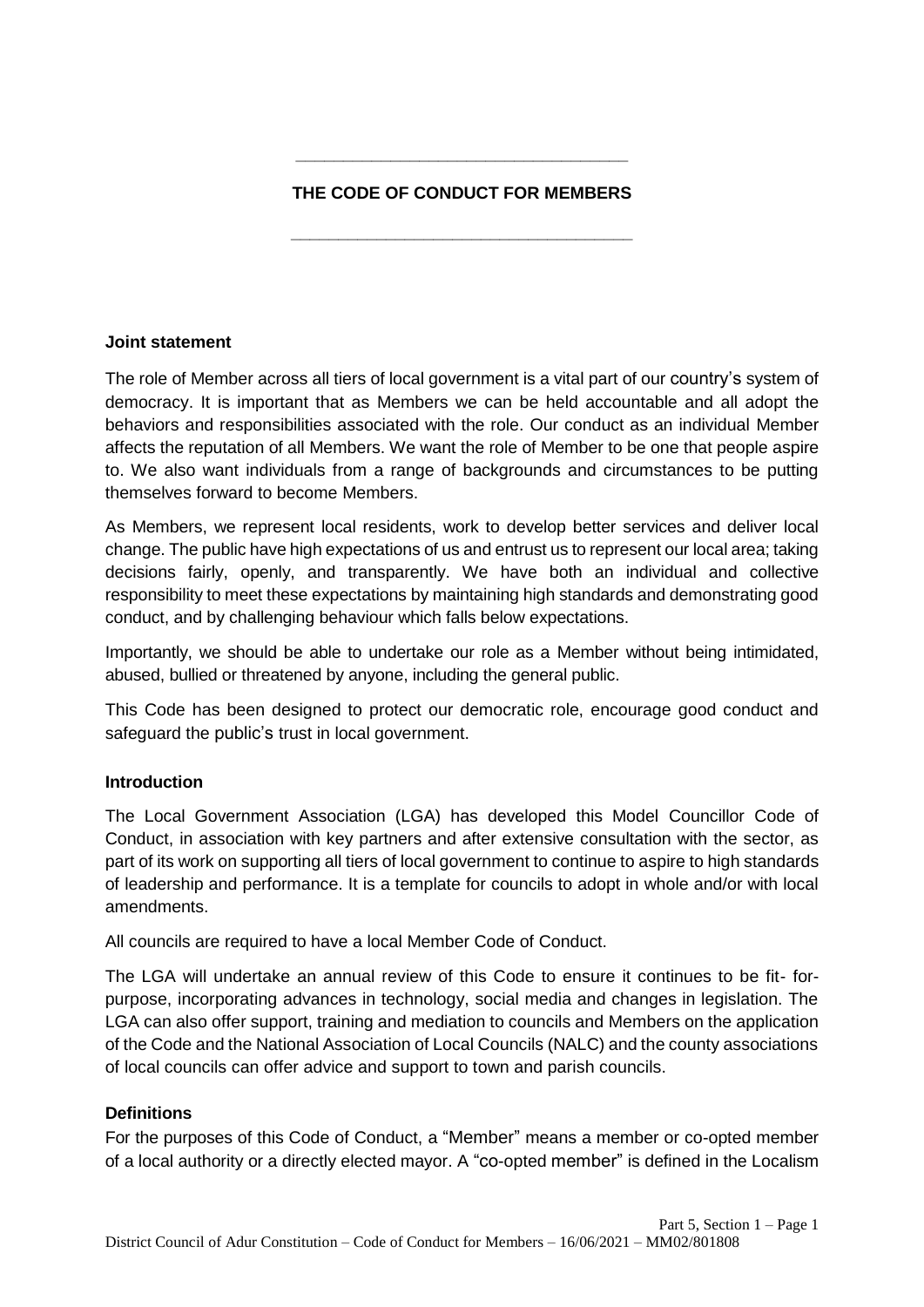Act 2011 Section 27(4) as "a person who is not a member of the authority but who

- a) is a member of any committee or sub-committee of the authority, or;
- b) is a member of, and represents the authority on, any joint committee or joint subcommittee of the authority;

and who is entitled to vote on any question that falls to be decided at any meeting of that committee or sub-committee".

For the purposes of this Code of Conduct, "local authority" includes county councils, district councils, London borough councils, parish councils, town councils, fire and rescue authorities, police authorities, joint authorities, economic prosperity boards, combined authorities and National Park authorities.

## **Purpose of the Code of Conduct**

The purpose of this Code of Conduct is to assist you, as a Member, in modelling the behaviour that is expected of you, to provide a personal check and balance, and to set out the type of conduct that could lead to action being taken against you. It is also to protect you, the public, fellow Members, local authority officers and the reputation of local government. It sets out general principles of conduct expected of all Members and your specific obligations in relation to standards of conduct. The LGA encourages the use of support, training and mediation prior to action being taken using the Code. The fundamental aim of the Code is to create and maintain public confidence in the role of Member and local government.

## **General principles of Member conduct**

Everyone in public office at all levels; all who serve the public or deliver public services, including ministers, civil servants, Members and local authority officers; should uphold the Seven [Principles of Public Life,](https://www.gov.uk/government/publications/the-7-principles-of-public-life/the-7-principles-of-public-life--2) also known as the Nolan Principles.

Building on these principles, the following general principles have been developed specifically for the role of Member.

In accordance with the public trust placed in me, on all occasions:

- I act with integrity and honesty
- Lact lawfully
- I treat all persons fairly and with respect; and
- I lead by example and act in a way that secures public confidence in the role of Member.

In undertaking my role:

- I impartially exercise my responsibilities in the interests of the local community
- I do not improperly seek to confer an advantage, or disadvantage, on any person
- I avoid conflicts of interest
- I exercise reasonable care and diligence; and
- I ensure that public resources are used prudently in accordance with my local authority's requirements and in the public interest.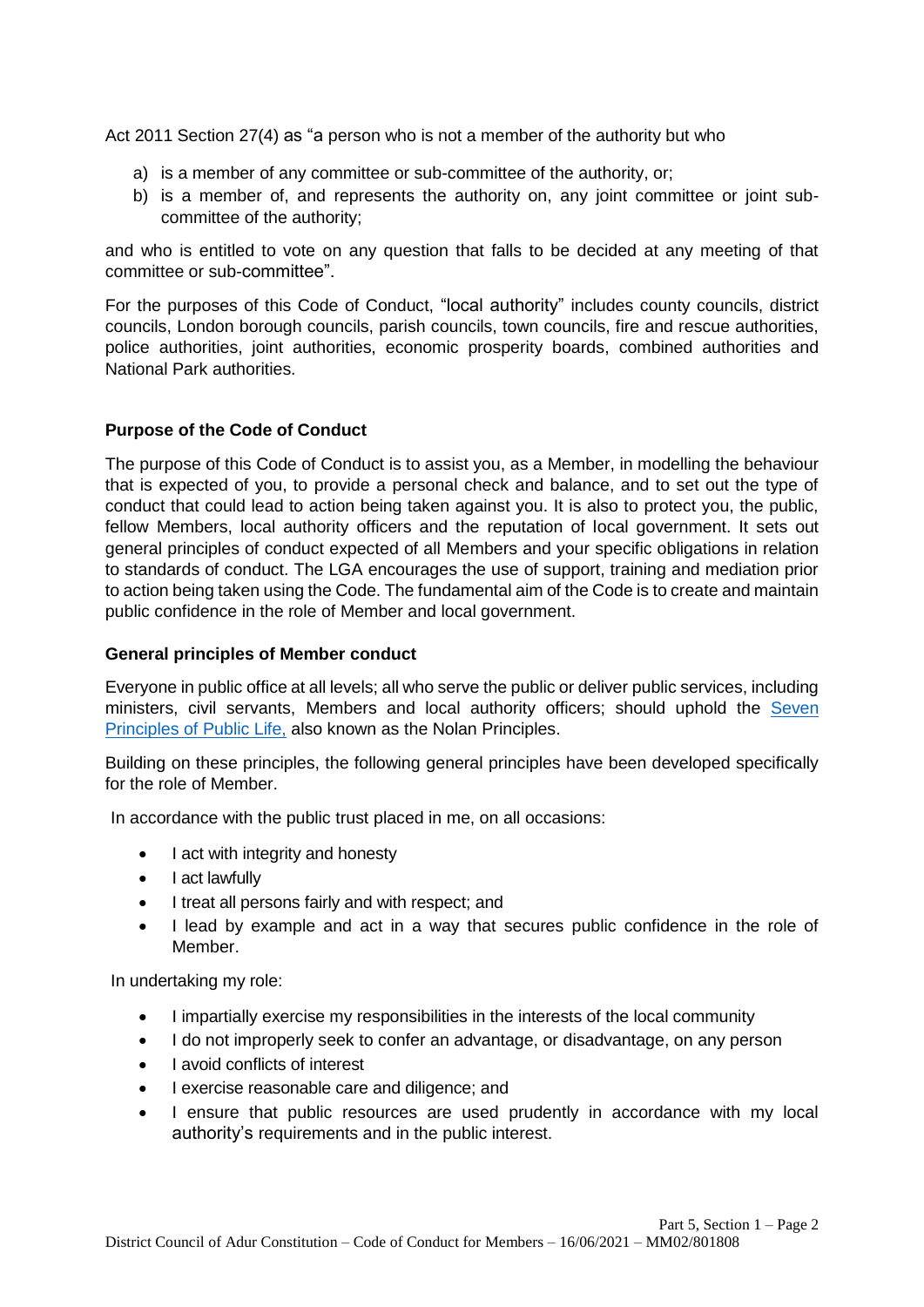# **Application of the Code of Conduct**

This Code of Conduct applies to you as soon as you sign your declaration of acceptance of the office of Member or attend your first meeting as a co-opted member and continues to apply to you until you cease to be a Member.

This Code of Conduct applies to you when you are acting in your capacity as a Member which may include when:

- you misuse your position as a Member
- Your actions would give the impression to a reasonable member of the public with knowledge of all the facts that you are acting as a Member;

The Code applies to all forms of communication and interaction, including:

- at face-to-face meetings
- at online or telephone meetings
- in written communication
- in verbal communication
- in non-verbal communication
- in electronic and social media communication, posts, statements and comments.

You are also expected to uphold high standards of conduct and show leadership at all times when acting as a Member.

Your Monitoring Officer has statutory responsibility for the implementation of the Code of Conduct, and you are encouraged to seek advice from your Monitoring Officer on any matters that may relate to the Code of Conduct. Town and parish Members are encouraged to seek advice from their Clerk, who may refer matters to the Monitoring Officer.

#### **Standards of Member conduct**

This section sets out your obligations, which are the minimum standards of conduct required of you as a Member. Should your conduct fall short of these standards, a complaint may be made against you, which may result in action being taken.

Guidance is included to help explain the reasons for the obligations and how they should be followed.

## **General Conduct**

**1. Respect**

#### **As a Member:**

#### **1.1. I treat other Members and members of the public with respect.**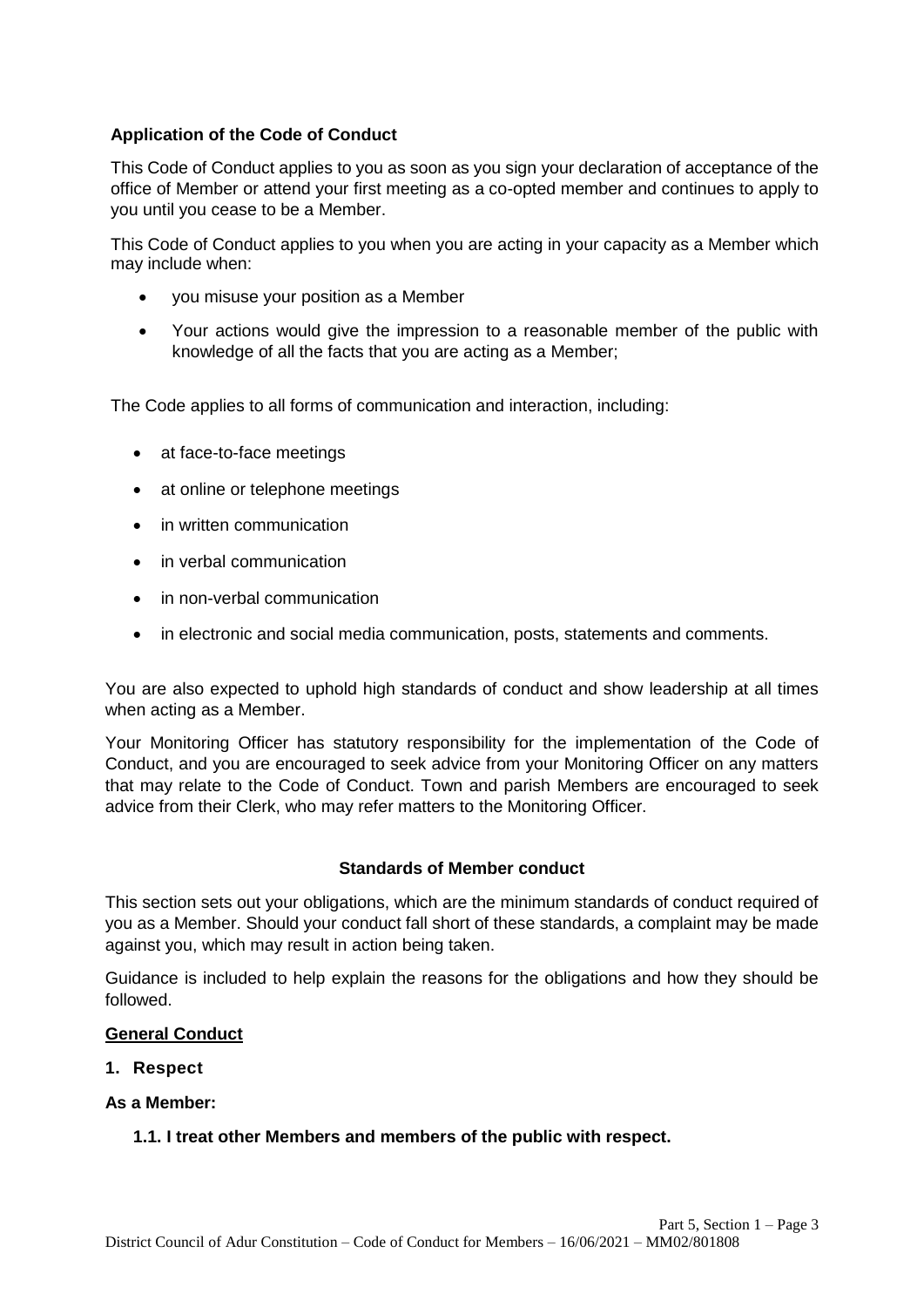# **1.2. I treat local authority employees, employees and representatives of partner organisations and those volunteering for the local authority with respect and respect the role they play.**

Respect means politeness and courtesy in behaviour, speech, and in the written word. Debate and having different views are all part of a healthy democracy. As a Member, you can express, challenge, criticise and disagree with views, ideas, opinions and policies in a robust but civil manner. You should not, however, subject individuals, groups of people or organisations to personal attack.

In your contact with the public, you should treat them politely and courteously. Rude and offensive behaviour lowers the public's expectations and confidence in Members.

In return, you have a right to expect respectful behaviour from the public. If members of the public are being abusive, intimidatory or threatening you are entitled to stop any conversation or interaction in person or online and report them to the local authority, the relevant social media provider or the police. This also applies to fellow Members, where action could then be taken under the Member Code of Conduct, and local authority employees, where concerns should be raised in line with the local authority's Member-Officer protocol.

# **2. Bullying, harassment and discrimination**

## **As a Member:**

- **2.1. I do not bully any person.**
- **2.2. I do not harass any person.**

# **2.3. I promote equalities and do not discriminate unlawfully against any person.**

The Advisory, Conciliation and Arbitration Service (ACAS) characterises bullying as offensive, intimidating, malicious or insulting behaviour, an abuse or misuse of power through means that undermine, humiliate, denigrate or injure the recipient. Bullying might be a regular pattern of behaviour or a one-off incident, happen face-to-face, on social media, in emails or phone calls, happen in the workplace or at work social events and may not always be obvious or noticed by others.

The Protection from Harassment Act 1997 defines harassment as conduct that causes alarm or distress or puts people in fear of violence and must involve such conduct on at least two occasions. It can include repeated attempts to impose unwanted communications and contact upon a person in a manner that could be expected to cause distress or fear in any reasonable person.

Unlawful discrimination is where someone is treated unfairly because of a protected characteristic. Protected characteristics are specific aspects of a person's identity defined by the Equality Act 2010. They are age, disability, gender reassignment, marriage and civil partnership, pregnancy and maternity, race, religion or belief, sex and sexual orientation.

The Equality Act 2010 places specific duties on local authorities. Members have a central role to play in ensuring that equality issues are integral to the local authority's performance and strategic aims, and that there is a strong vision and public commitment to equality across public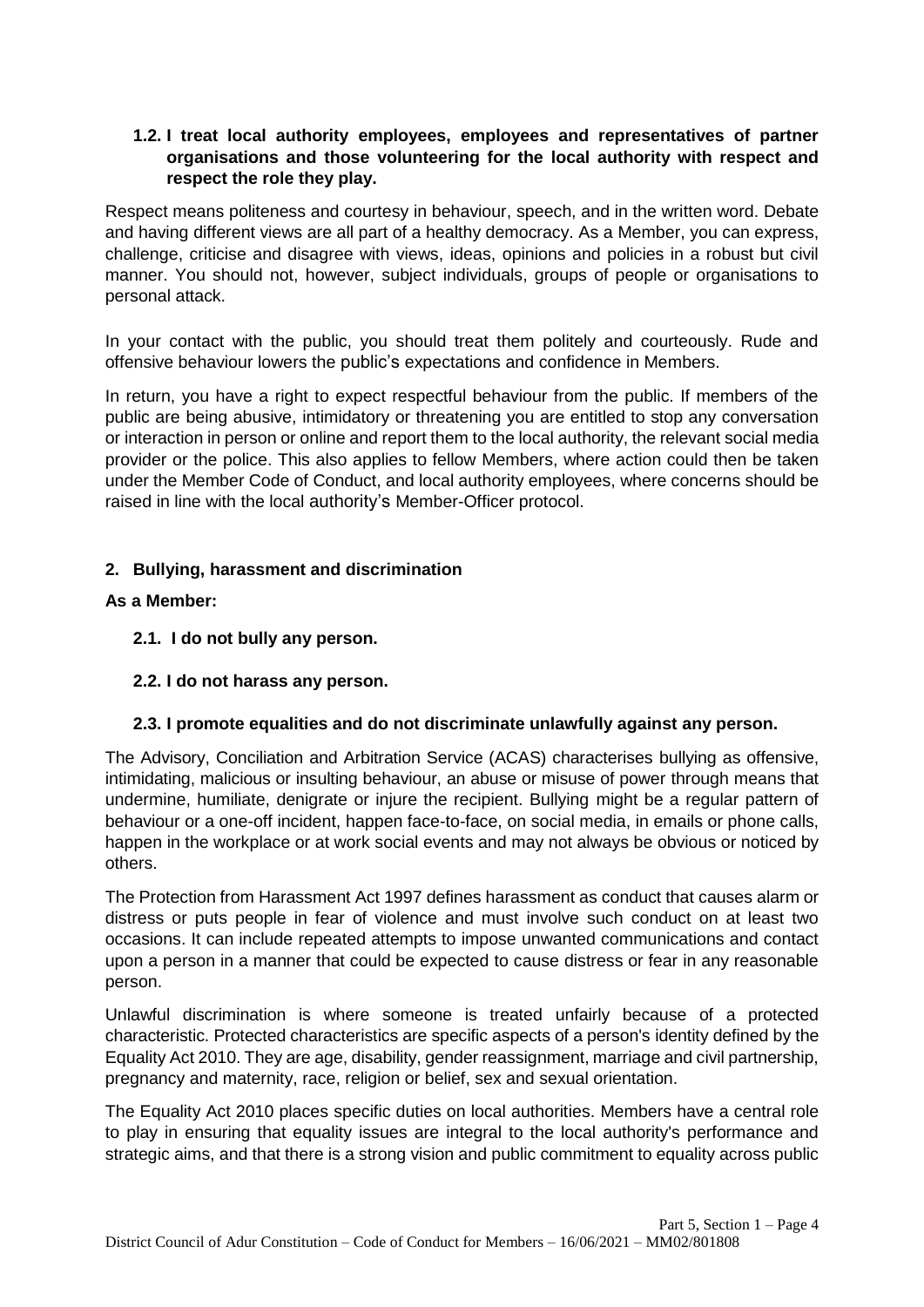services.

## **3. Impartiality of officers of the council**

#### **As a Member:**

**3.1. I do not compromise, or attempt to compromise, the impartiality of anyone who works for, or on behalf of, the local authority.**

Officers work for the local authority as a whole and must be politically neutral (unless they are political assistants). They should not be coerced or persuaded to act in a way that would undermine their neutrality. You can question officers in order to understand, for example, their reasons for proposing to act in a particular way, or the content of a report that they have written. However, you must not try and force them to act differently, change their advice, or alter the content of that report, if doing so would prejudice their professional integrity.

## **4. Confidentiality and access to information**

#### **As a Member:**

#### **4.1. I do not disclose information:**

- **a. given to me in confidence by anyone**
- **b. acquired by me which I believe, or ought reasonably to be aware, is of a confidential nature, unless:**
	- **i. I have received the consent of a person authorised to give it;**
	- **ii. I am required by law to do so;**
	- **iii. the disclosure is made to a third party for the purpose of obtaining professional legal advice provided that the third party agrees not to disclose the information to any other person; or**
	- **iv. the disclosure is:**
		- **1. reasonable and in the public interest; and**
		- **2. made in good faith and in compliance with the reasonable requirements of the local authority; and**
		- **3. I have consulted the Monitoring Officer prior to its release.**
- **4.2. I do not improperly use knowledge gained solely as a result of my role as a Member for the advancement of myself, my friends, my family members, my employer or my business interests.**

#### **4.3. I do not prevent anyone from getting information that they are entitled to by law.**

Local authorities must work openly and transparently, and their proceedings and printed materials are open to the public, except in certain legally defined circumstances. You should work on this basis, but there will be times when it is required by law that discussions, documents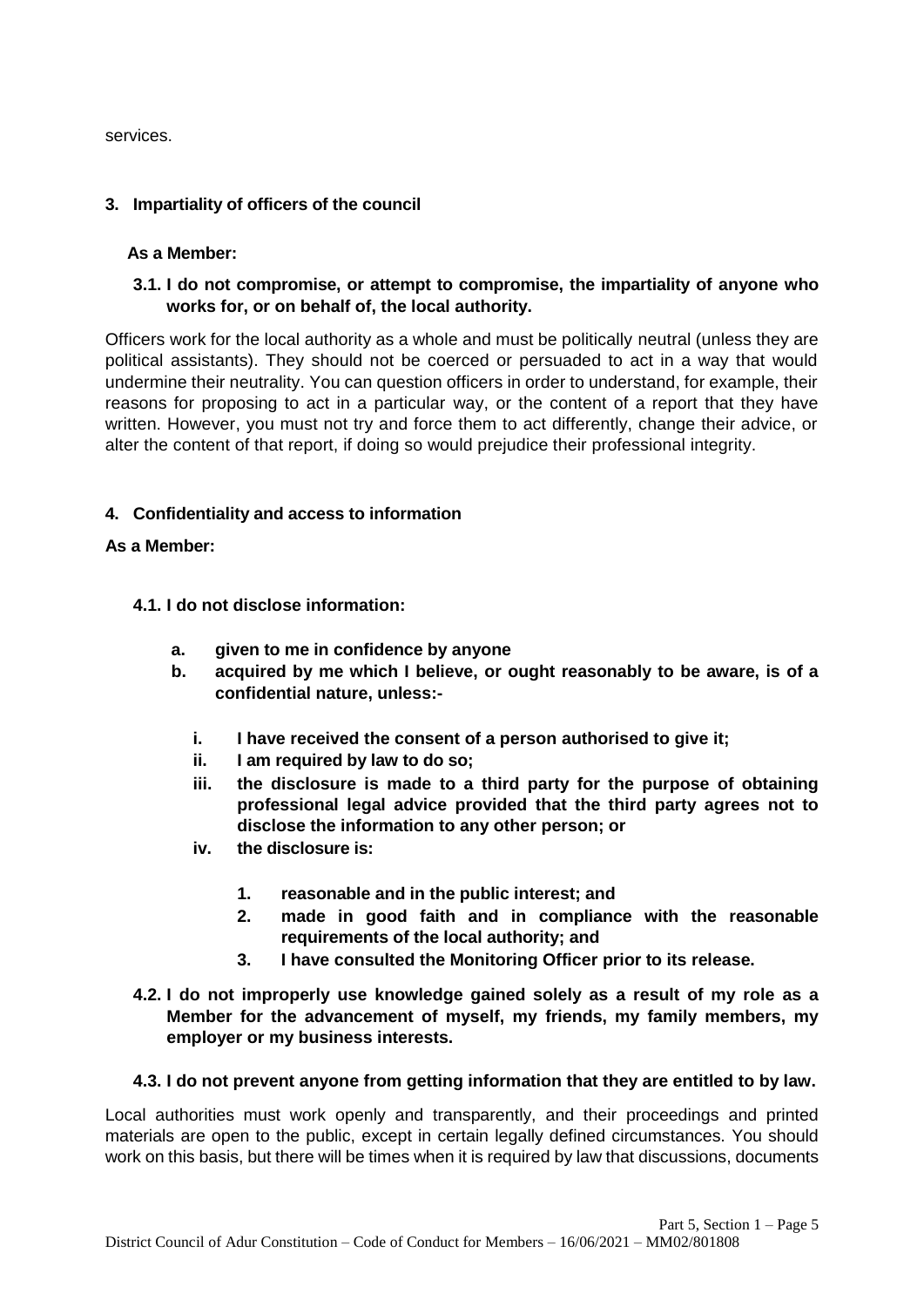and other information relating to or held by the local authority must be treated in a confidential manner. Examples include personal data relating to individuals or information relating to ongoing negotiations.

## **5. Disrepute**

## **As a Member:**

## **5.1. I do not bring my role or local authority into disrepute.**

As a Member, you are trusted to make decisions on behalf of your community and your actions and behaviour are subject to greater scrutiny than that of ordinary members of the public. You should be aware that your actions might have an adverse impact on you, other Members and/or your local authority and may lower the public's confidence in your or your local authority's ability to discharge your/it's functions. For example, behaviour that is considered dishonest and/or deceitful can bring your local authority into disrepute.

You are able to hold the local authority and fellow Members to account and are able to constructively challenge and express concern about decisions and processes undertaken by the council whilst continuing to adhere to other aspects of this Code of Conduct.

## **6. Use of position**

#### **As a Member:**

# **6.1. I do not use, or attempt to use, my position improperly to the advantage or disadvantage of myself or anyone else.**

Your position as a member of the local authority provides you with certain opportunities, responsibilities and privileges, and you make choices all the time that will impact others. However, you should not take advantage of these opportunities to further your own or others' private interests or to disadvantage anyone unfairly.

## **7. Use of local authority resources and facilities**

## **As a Member:**

**7.1. I do not misuse council resources.**

- **7.2. I will, when using the resources of the local or authorising their use by others:**
	- **a. act in accordance with the local authority's requirements; and**
	- **b. ensure that such resources are not used for political purposes unless that use could reasonably be regarded as likely to facilitate, or be conducive to, the discharge of the functions of the local authority or of the office to which I have been elected or appointed.**

You may be provided with resources and facilities by the local authority to assist you in carrying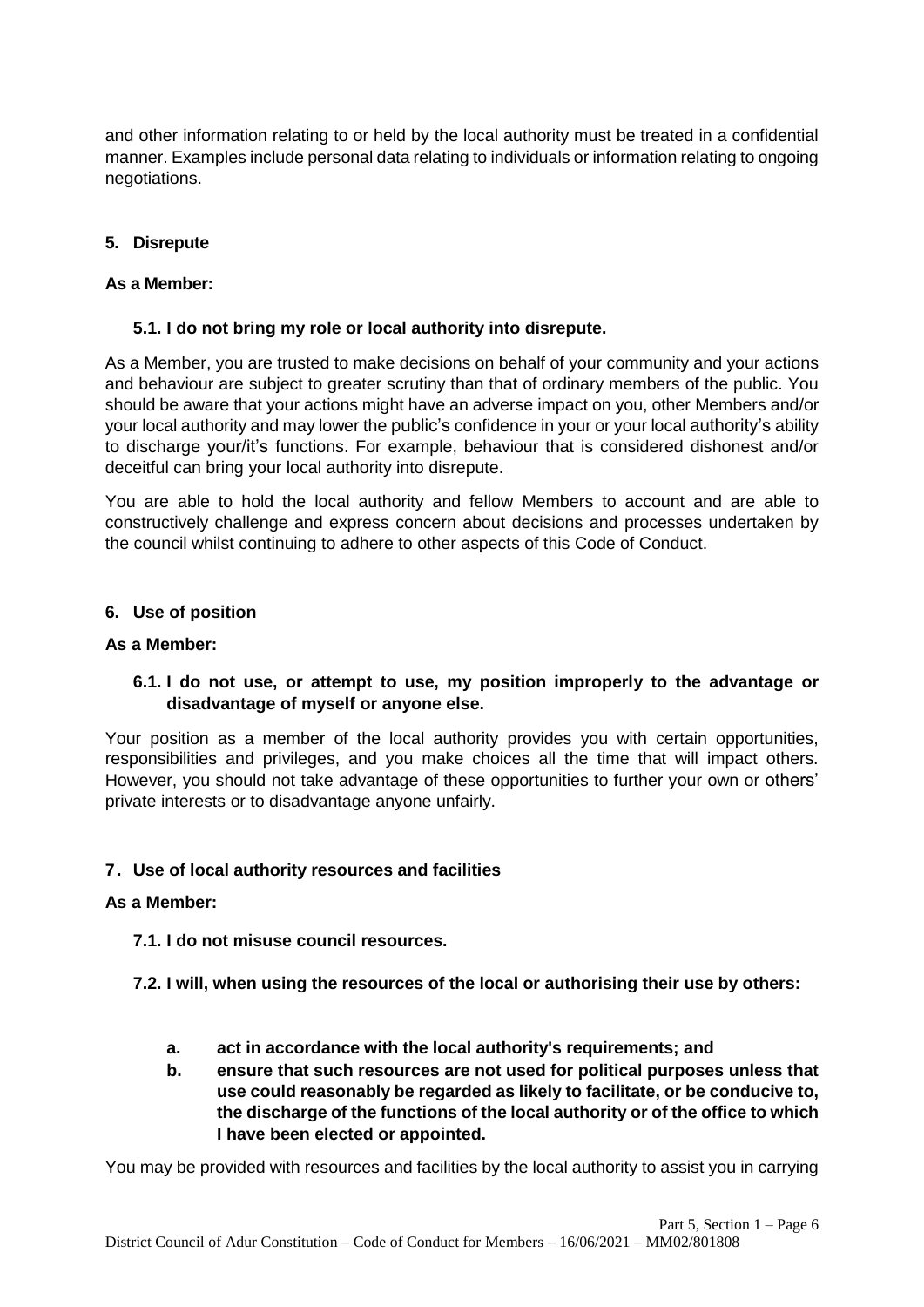out your duties as a Member.

Examples include:

- office support
- stationery
- equipment such as phones, and computers
- transport
- access and use of local authority buildings and rooms.

These are given to you to help you carry out your role as a Member more effectively and are not to be used for business or personal gain. They should be used in accordance with the purpose for which they have been provided and the local authority's own policies regarding their use.

# **8 . Complying with the Code of Conduct**

## **As a Member:**

- **8.1. I undertake Code of Conduct training provided by my local authority.**
- **8.2. I cooperate with any Code of Conduct investigation and/or determination.**
- **8.3. I do not intimidate or attempt to intimidate any person who is likely to be involved with the administration of any investigation or proceedings.**

# **8.4. I comply with any sanction imposed on me following a finding that I have breached the Code of Conduct.**

It is extremely important for you as a Member to demonstrate high standards, for you to have your actions open to scrutiny and for you not to undermine public trust in the local authority or its governance. If you do not understand or are concerned about the local authority's processes in handling a complaint you should raise this with your Monitoring Officer.

## **Protecting your reputation and the reputation of the local authority**

## **9 . Interests**

## **As a Member:**

## **9.1. I register and disclose my interests.**

Section 29 of the Localism Act 2011 requires the Monitoring Officer to establish and maintain a register of interests of members of the authority.

You need to register your interests so that the public, local authority employees and fellow Members know which of your interests might give rise to a conflict of interest. The register is a public document that can be consulted when (or before) an issue arises. The register also protects you by allowing you to demonstrate openness and a willingness to be held accountable. You are personally responsible for deciding whether or not you should disclose an interest in a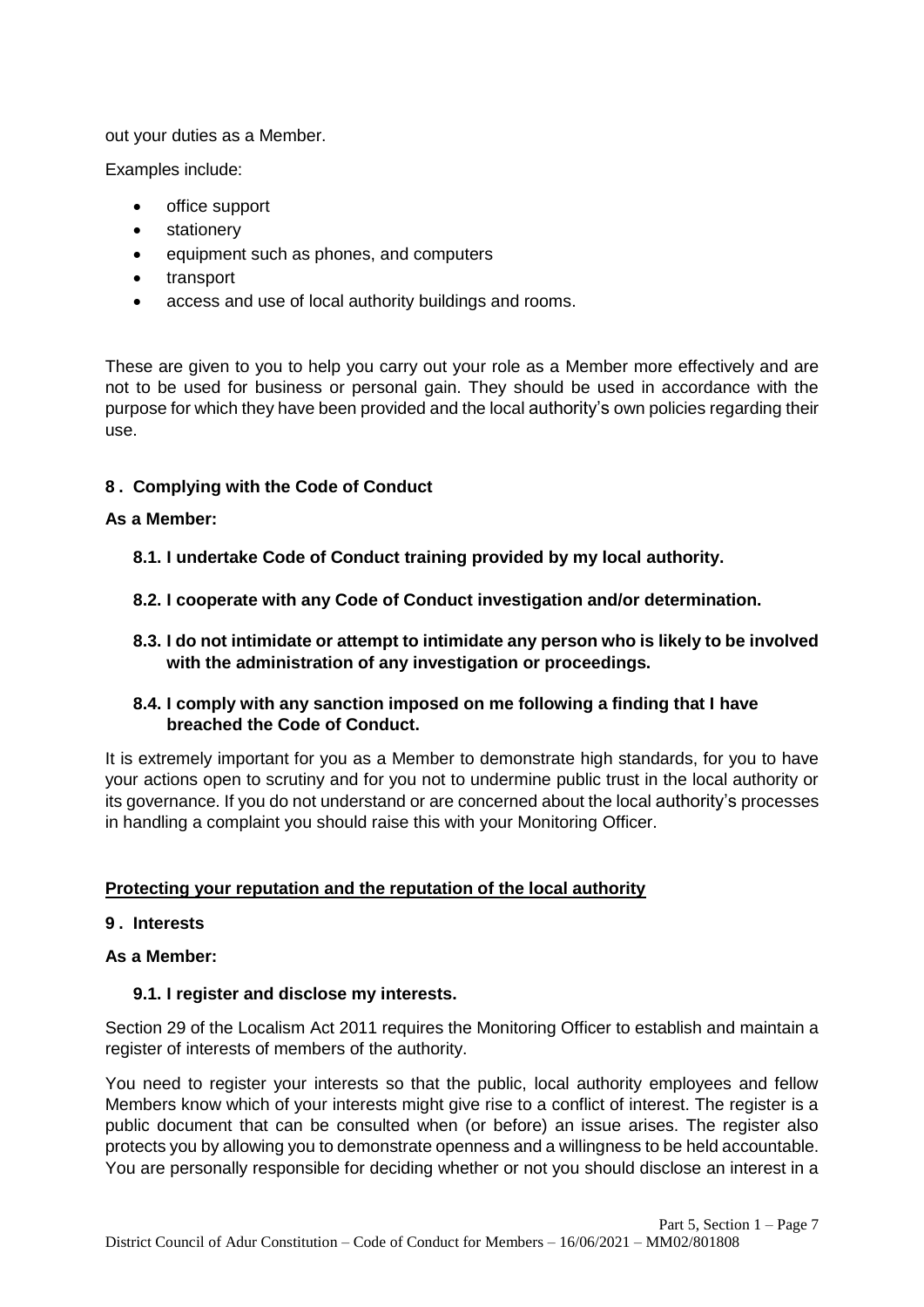meeting, but it can be helpful for you to know early on if others think that a potential conflict might arise. It is also important that the public know about any interest that might have to be disclosed by you or other Members when making or taking part in decisions, so that decision making is seen by the public as open and honest. This helps to ensure that public confidence in the integrity of local governance is maintained.

You should note that failure to register or disclose a disclosable pecuniary interest as set out in Table 1, is a criminal offence under the Localism Act 2011.

Appendix B sets out the detailed provisions on registering and disclosing interests. If in doubt, you should always seek advice from your Monitoring Officer.

## **10. Gifts and hospitality**

#### **As a Member:**

- **10.1. I do not accept gifts or hospitality, irrespective of estimated value, which could give rise to real or substantive personal gain or a reasonable suspicion of influence on my part to show favour from persons seeking to acquire, develop or do business with the local authority or from persons who may apply to the local authority for any permission, licence or other significant advantage.**
- **10.2. I register with the Monitoring Officer any gift or hospitality with an estimated value of at least £50 within 28 days of its receipt.**

## **10.3. I register with the Monitoring Officer any significant gift or hospitality that I have been offered but have refused to accept.**

In order to protect your position and the reputation of the local authority, you should exercise caution in accepting any gifts or hospitality which are (or which you reasonably believe to be) offered to you because you are a Member. The presumption should always be not to accept significant gifts or hospitality. However, there may be times when such a refusal may be difficult if it is seen as rudeness in which case you could accept it but must ensure it is publicly registered. However, you do not need to register gifts and hospitality which are not related to your role as a Member, such as Christmas gifts from your friends and family. It is also important to note that it is appropriate to accept normal expenses and hospitality associated with your duties as a Member. If you are unsure, do contact your Monitoring Officer for guidance.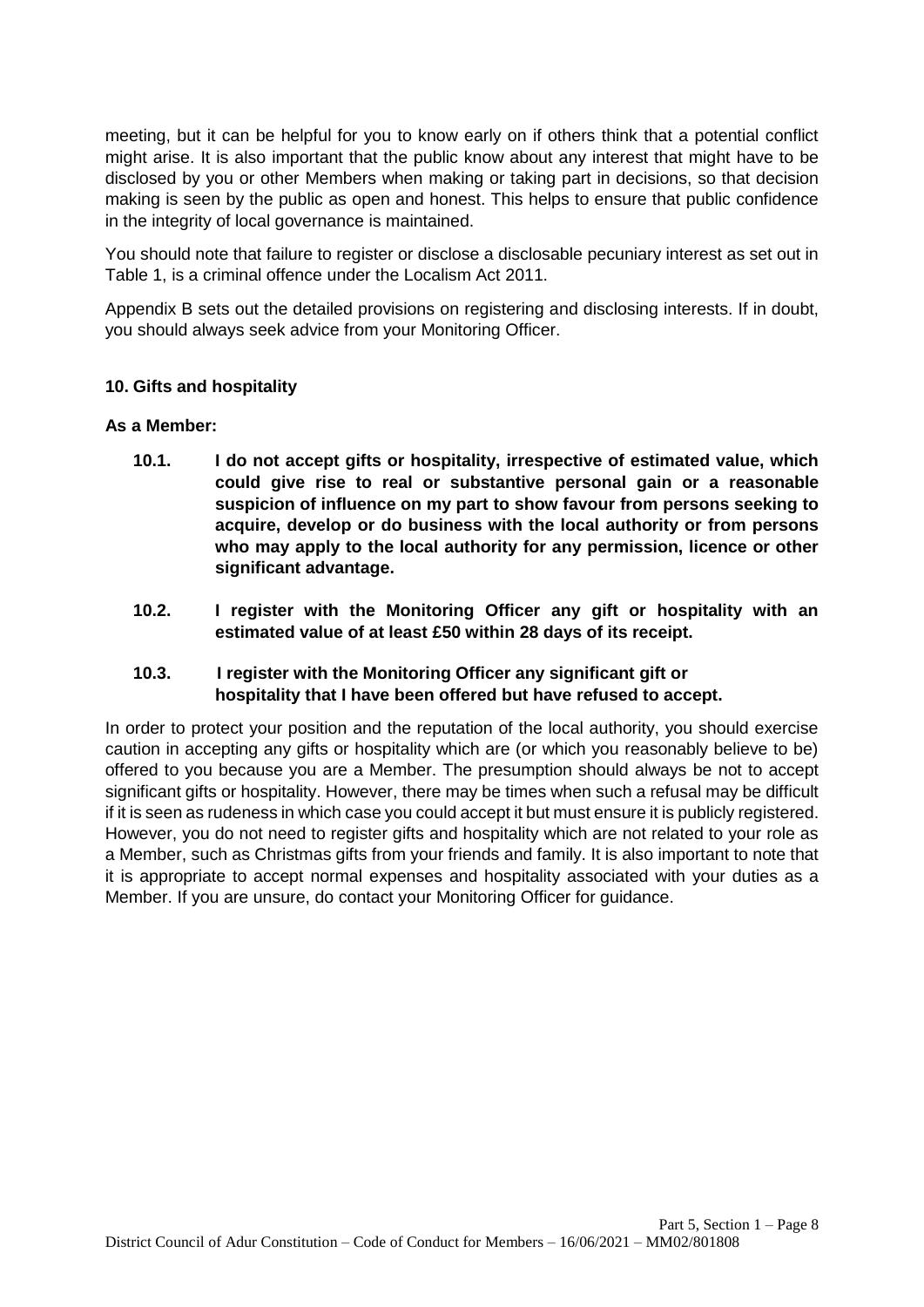# **Appendices**

# **Appendix A – The Seven Principles of Public Life**

The principles are:

# **Selflessness**

Holders of public office should act solely in terms of the public interest.

## **Integrity**

Holders of public office must avoid placing themselves under any obligation to people or organisations that might try inappropriately to influence them in their work. They should not act or take decisions in order to gain financial or other material benefits for themselves, their family, or their friends. They must disclose and resolve any interests and relationships.

# **Objectivity**

Holders of public office must act and take decisions impartially, fairly and on merit, using the best evidence and without discrimination or bias.

# **Accountability**

Holders of public office are accountable to the public for their decisions and actions and must submit themselves to the scrutiny necessary to ensure this.

# **Openness**

Holders of public office should act and take decisions in an open and transparent manner. Information should not be withheld from the public unless there are clear and lawful reasons for so doing.

## **Honesty**

Holders of public office should be truthful.

## **Leadership**

Holders of public office should exhibit these principles in their own behaviour. They should actively promote and robustly support the principles and be willing to challenge poor behaviour wherever it occurs.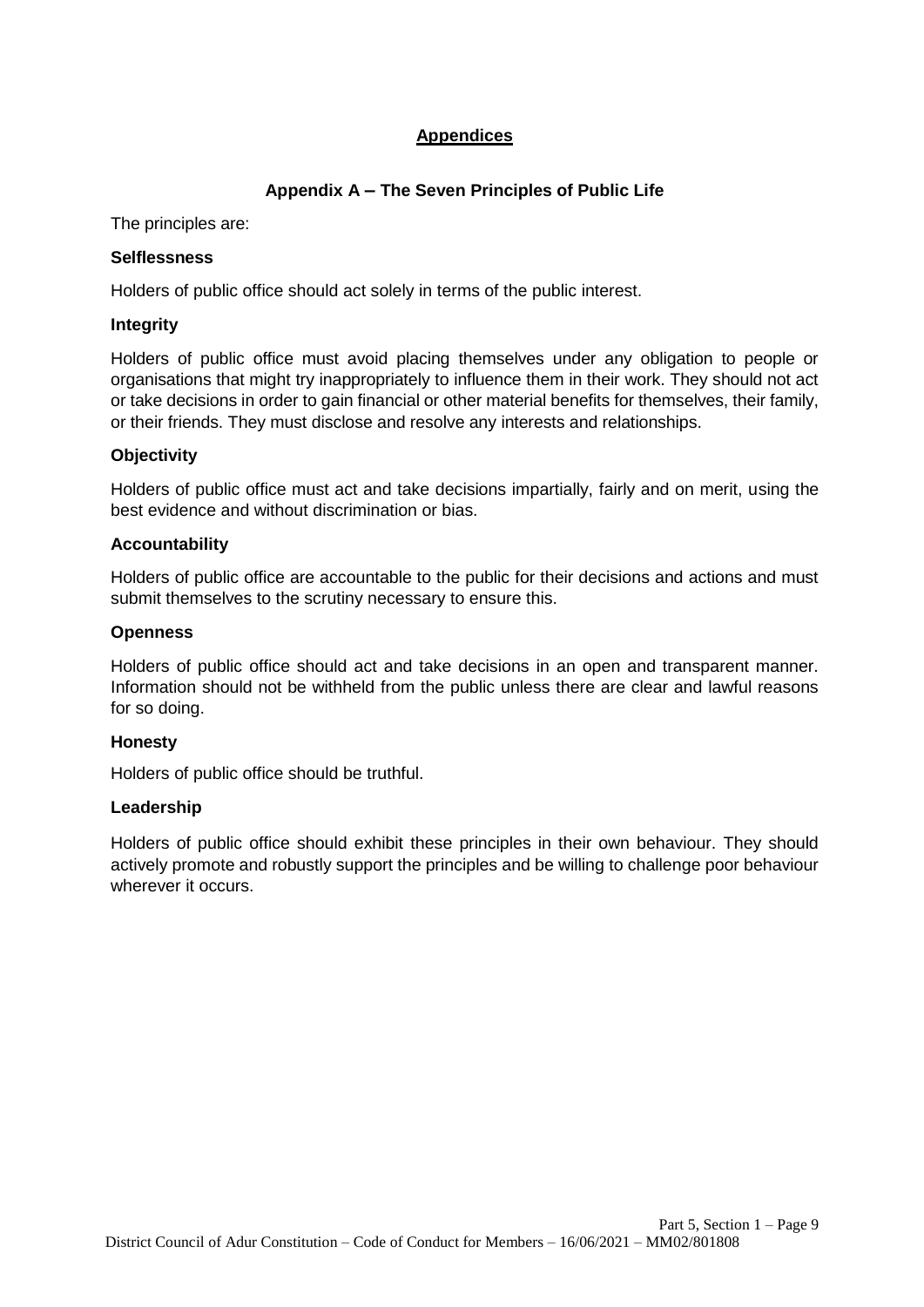# **Appendix B**

#### **Registering interests**

Within 28 days of becoming a member or your re-election or re-appointment to office you must register with the Monitoring Officer the interests which fall within the categories set out in **Table 1** (**Disclosable Pecuniary Interests**) which are as described in "The Relevant Authorities (Disclosable Pecuniary Interests) Regulations 2012". You should also register details of your other personal interests which fall within the categories set out in **Table 2**  (**Other Registerable Interests**).

"**Disclosable pecuniary interest"** means an interest of yourself, or of your partner if you are aware of your partner's interest, within the descriptions set out in Table 1 below.

**"Partner"** means a spouse or civil partner, or a person with whom you are living as husband or wife, or a person with whom you are living as if you are civil partners.

- 1. You must ensure that your register of interests is kept up-to-date and within 28 days of becoming aware of any new interest, or of any change to a registered interest, notify the Monitoring Officer.
- 2. A 'sensitive interest' is as an interest which, if disclosed, could lead to the Member, or a person connected with the Member, being subject to violence or intimidation.
- 3. Where you have a 'sensitive interest' you must notify the Monitoring Officer with the reasons why you believe it is a sensitive interest. If the Monitoring Officer agrees they will withhold the interest from the public register.

## **Non participation in case of disclosable pecuniary interest**

- 4. Where a matter arises at a meeting which directly relates to one of your Disclosable Pecuniary Interests as set out in **Table 1**, you must disclose the interest, not participate in any discussion or vote on the matter and must not remain in the room unless you have been granted a dispensation. If it is a 'sensitive interest', you do not have to disclose the nature of the interest, just that you have an interest. Dispensation may be granted in limited circumstances, to enable you to participate and vote on a matter in which you have a disclosable pecuniary interest.
- 5. Where you have a disclosable pecuniary interest on a matter to be considered or is being considered by you as a Cabinet member in exercise of your executive function, you must notify the Monitoring Officer of the interest and must not take any steps or further steps in the matter apart from arranging for someone else to deal with it

## **Disclosure of Other Registerable Interests**

6. Where a matter arises at a meeting which *directly relates* to one of your Other Registerable Interests (as set out in Table 2), you must disclose the interest. You may speak on the matter only if members of the public are also allowed to speak at the meeting but otherwise must not take part in any discussion or vote on the matter and must not remain in the room unless you have been granted a dispensation. If it is a 'sensitive interest', you do not have to disclose the nature of the interest.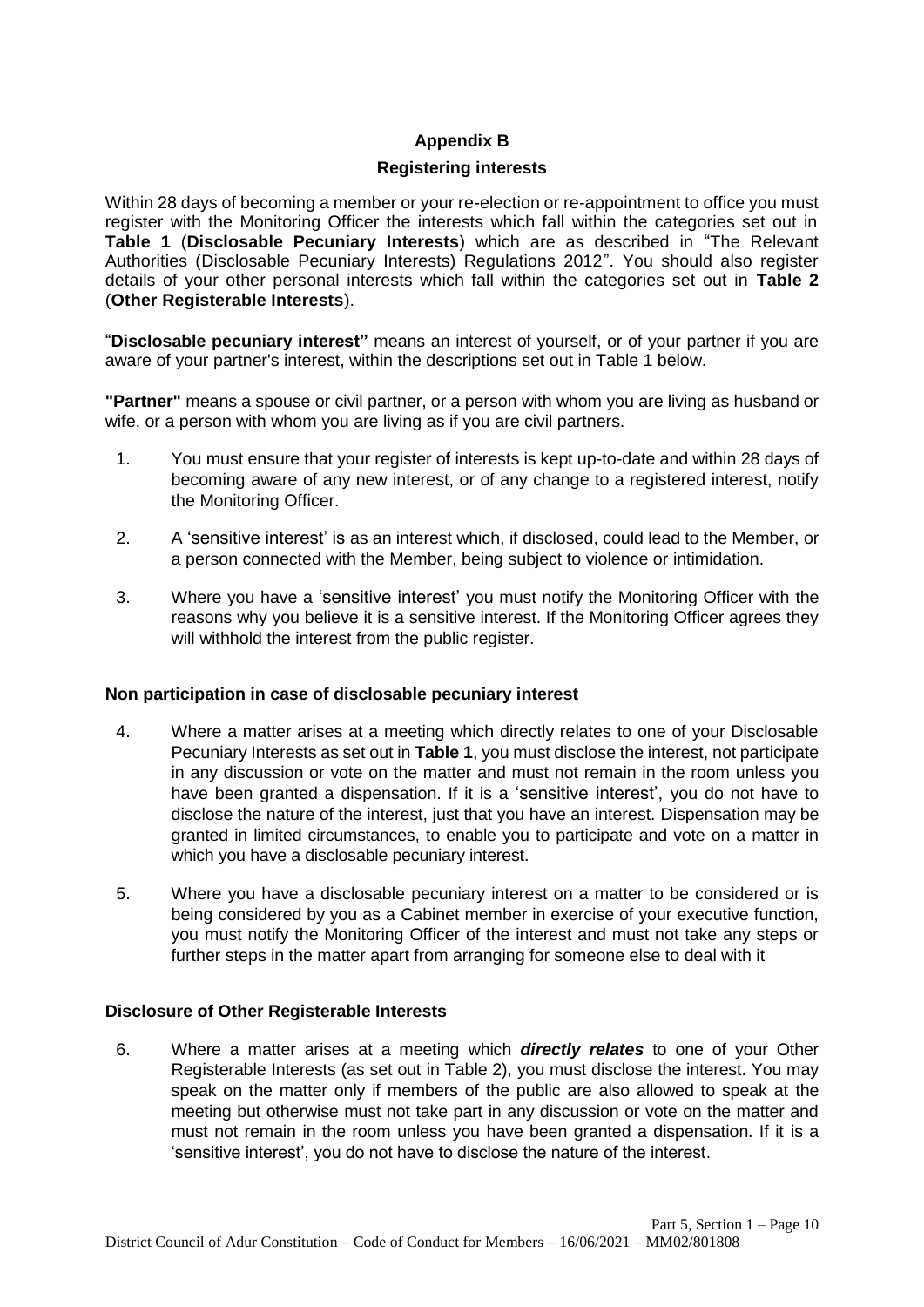#### **Disclosure of Non-Registerable Interests**

- 7. Where a matter arises at a meeting which *directly relates* to your financial interest or well-being (and is not a Disclosable Pecuniary Interest set out in Table 1) or a financial interest or well-being of a relative or close associate, you must disclose the interest. You may speak on the matter only if members of the public are also allowed to speak at the meeting but otherwise must not take part in any discussion or vote on the matter and must not remain in the room unless you have been granted a dispensation. If it is a 'sensitive interest', you do not have to disclose the nature of the interest.
- 8. Where a matter arises at a meeting which *affects* 
	- a. your own financial interest or well-being;
	- b. a financial interest or well-being of a friend, relative, close associate; or
	- c. a body included in those you need to disclose under Disclosable Pecuniary Interests as set out in **Table 1**

you must disclose the interest. In order to determine whether you can remain in the meeting after disclosing your interest the following test should be applied

- 9. Where a matter *affects* your financial interest or well-being:
	- a. to a greater extent than it affects the financial interests of the majority of inhabitants of the ward affected by the decision and;
	- b. a reasonable member of the public knowing all the facts would believe that it would affect your view of the wider public interest

You may speak on the matter only if members of the public are also allowed to speak at the meeting but otherwise must not take part in any discussion or vote on the matter and must not remain in the room unless you have been granted a dispensation.

If it is a 'sensitive interest', you do not have to disclose the nature of the interest.

10. Where you have a personal interest in any business of your authority and you have made an executive decision in relation to that business, you must make sure that any written statement of that decision records the existence and nature of your interest.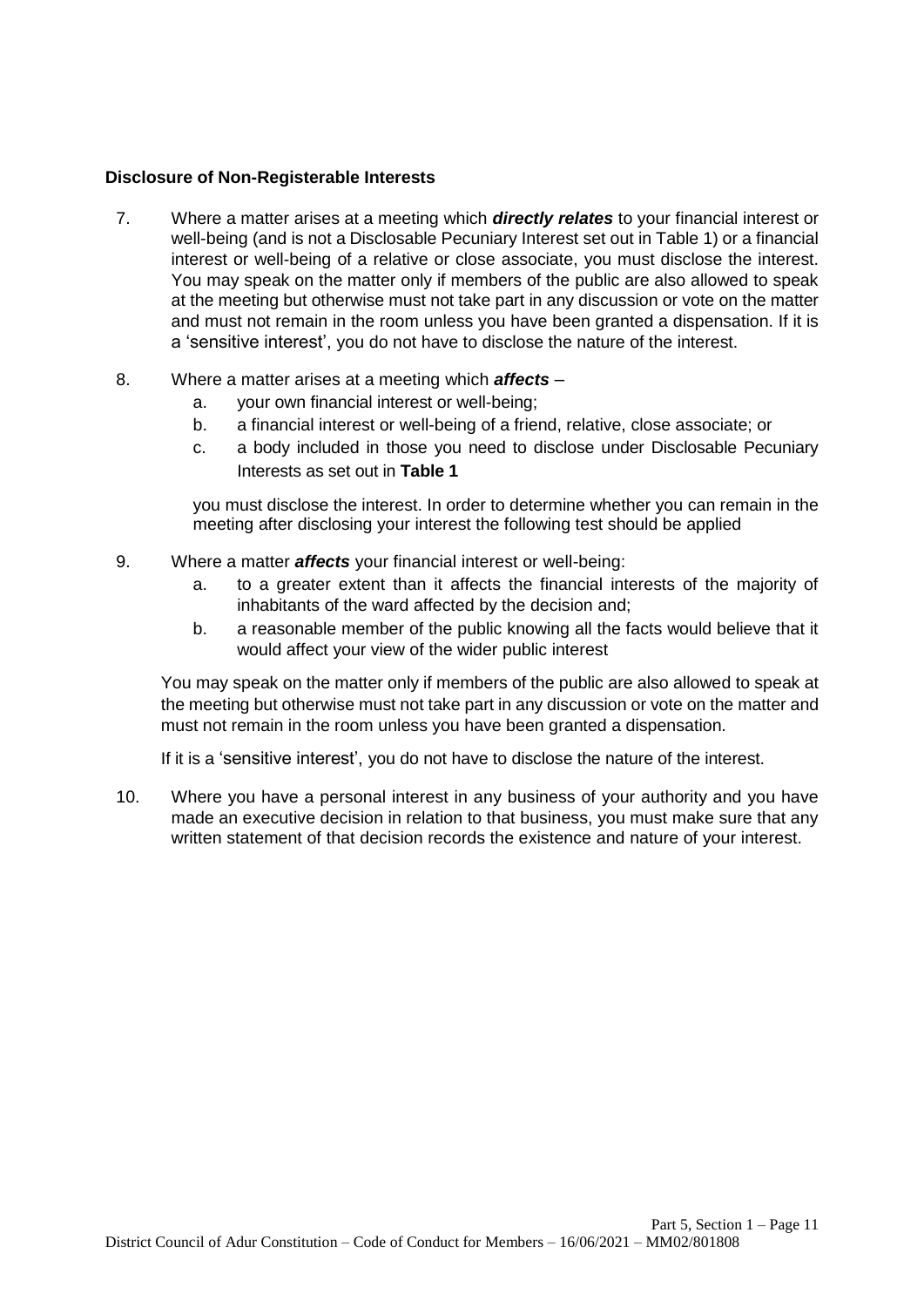# **Table 1: Disclosable Pecuniary Interests**

This table sets out the explanation of Disclosable Pecuniary Interests as set out in the [Relevant Authorities \(Disclosable Pecuniary Interests\) Regulations 2012](https://www.legislation.gov.uk/uksi/2012/1464/made)

| <b>Subject</b>                                       | <b>Description</b>                                                                                                                                                                                                                                                                                                                                                                                                                                                                                                                     |
|------------------------------------------------------|----------------------------------------------------------------------------------------------------------------------------------------------------------------------------------------------------------------------------------------------------------------------------------------------------------------------------------------------------------------------------------------------------------------------------------------------------------------------------------------------------------------------------------------|
| Employment, office, trade, profession or<br>vocation | Any employment, office, trade, profession or<br>vocation carried on for profit or gain.<br>[Any unpaid directorship.]                                                                                                                                                                                                                                                                                                                                                                                                                  |
| Sponsorship                                          | Any payment or provision of any other<br>financial benefit (other than from the council)<br>made to the Member during the previous 12-<br>month period for expenses incurred by<br>him/her in carrying out his/her duties as a<br>Member, or towards his/her election<br>expenses.<br>This includes any payment or financial<br>benefit from a trade union within the<br>meaning of the Trade Union and Labour<br>Relations (Consolidation) Act 1992.                                                                                  |
| <b>Contracts</b>                                     | Any contract made between the Member or<br>his/her spouse or civil partner or the person<br>with whom the Member is living as if they<br>were spouses/civil partners (or a firm in<br>which such person is a partner, or an<br>incorporated body of which such person is a<br>director* or a body that such person has a<br>beneficial interest in the securities of*) and<br>the council -<br>(a) under which goods or services are to<br>be provided or works are to be<br>executed; and<br>(b) which has not been fully discharged. |
| <b>Land and Property</b>                             | Any beneficial interest in land which is within<br>the area of the council.<br>'Land' excludes an easement, servitude,<br>interest or right in or over land which does<br>not give the Member or his/her spouse or<br>civil partner or the person with whom the<br>Member is living as if they were spouses/<br>civil partners (alone or jointly with another) a<br>right to occupy or to receive income.                                                                                                                              |
| <b>Licenses</b>                                      | Any licence (alone or jointly with others) to<br>occupy land in the area of the council for a<br>month or longer                                                                                                                                                                                                                                                                                                                                                                                                                       |
| <b>Corporate tenancies</b>                           | Any tenancy where (to the Member's<br>knowledge)-<br>(a) the landlord is the council; and                                                                                                                                                                                                                                                                                                                                                                                                                                              |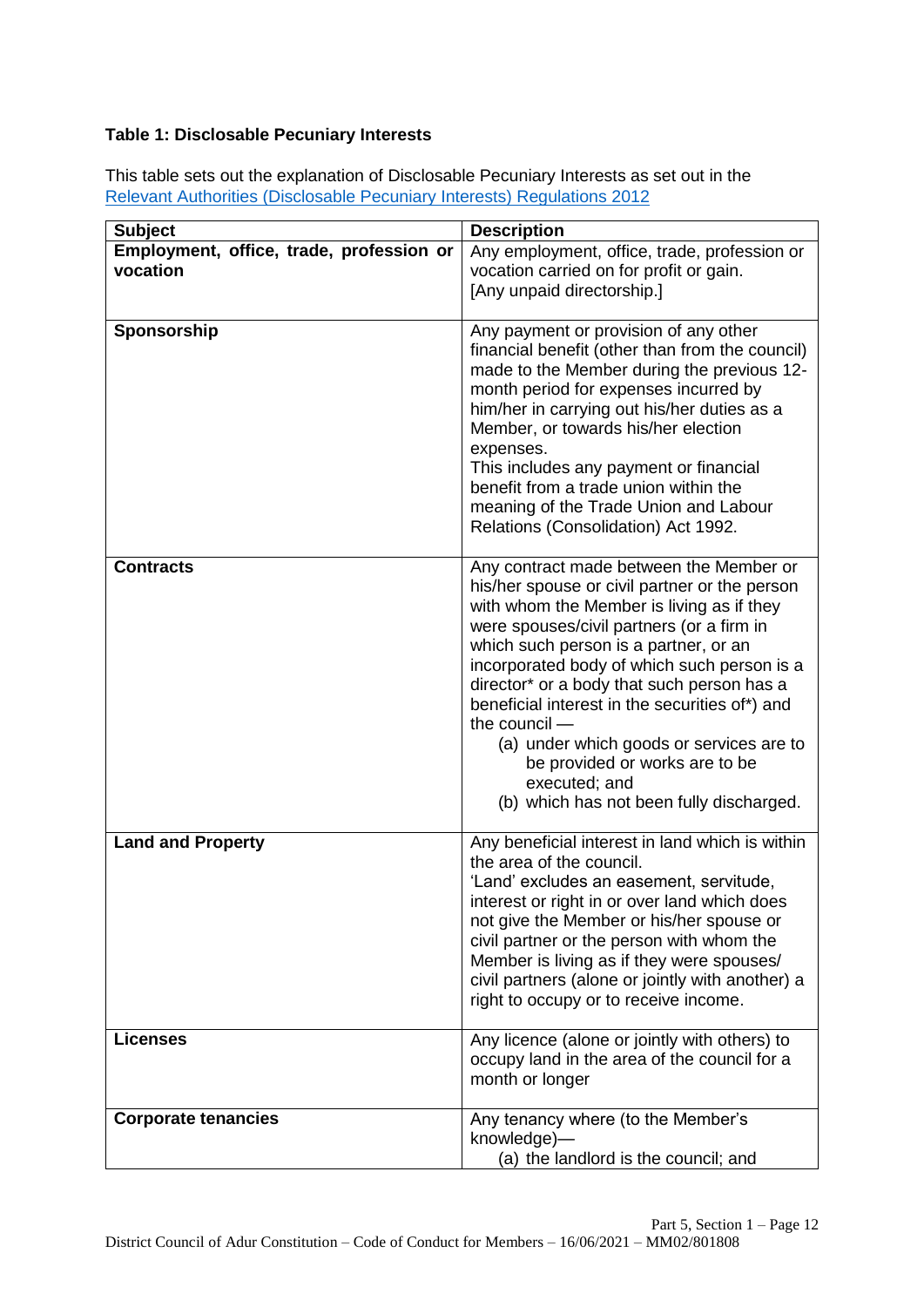|                   | (b) the tenant is a body that the Member,<br>or his/her spouse or civil partner or<br>the person with whom the Member is<br>living as if they were spouses/ civil<br>partners is a partner of or a director*<br>of or has a beneficial interest in the<br>securities* of.                                                                                                                                                                                                                                                                                                                                                                                                                                                                        |
|-------------------|--------------------------------------------------------------------------------------------------------------------------------------------------------------------------------------------------------------------------------------------------------------------------------------------------------------------------------------------------------------------------------------------------------------------------------------------------------------------------------------------------------------------------------------------------------------------------------------------------------------------------------------------------------------------------------------------------------------------------------------------------|
| <b>Securities</b> | Any beneficial interest in securities* of a<br>body where-<br>(a) that body (to the Member's<br>knowledge) has a place of business<br>or land in the area of the council; and<br>(b) either-<br>(i) the total nominal value of the<br>securities* exceeds £25,000 or one<br>hundredth of the total issued share<br>capital of that body; or<br>(ii) if the share capital of that body is of<br>more than one class, the total<br>nominal value of the shares of any<br>one class in which the Member, or<br>his/ her spouse or civil partner or the<br>person with whom the Member is<br>living as if they were spouses/civil<br>partners has a beneficial interest<br>exceeds one hundredth of the total<br>issued share capital of that class. |

\* 'director' includes a member of the committee of management of an industrial and provident society.

\* 'securities' means shares, debentures, debenture stock, loan stock, bonds, units of a collective investment scheme within the meaning of the Financial Services and Markets Act 2000 and other securities of any description, other than money deposited with a building society.

# **Table 2: Other Registerable Interests**

You have a personal interest in any business of your authority where it relates to or is likely to affect:

- a) any body of which you are in general control or management and to which you are nominated or appointed by your authority
- b) any body
	- (i) exercising functions of a public nature
	- (ii)any body directed to charitable purposes or
	- (iii) one of whose principal purposes includes the influence of public opinion or policy (including any political party or trade union)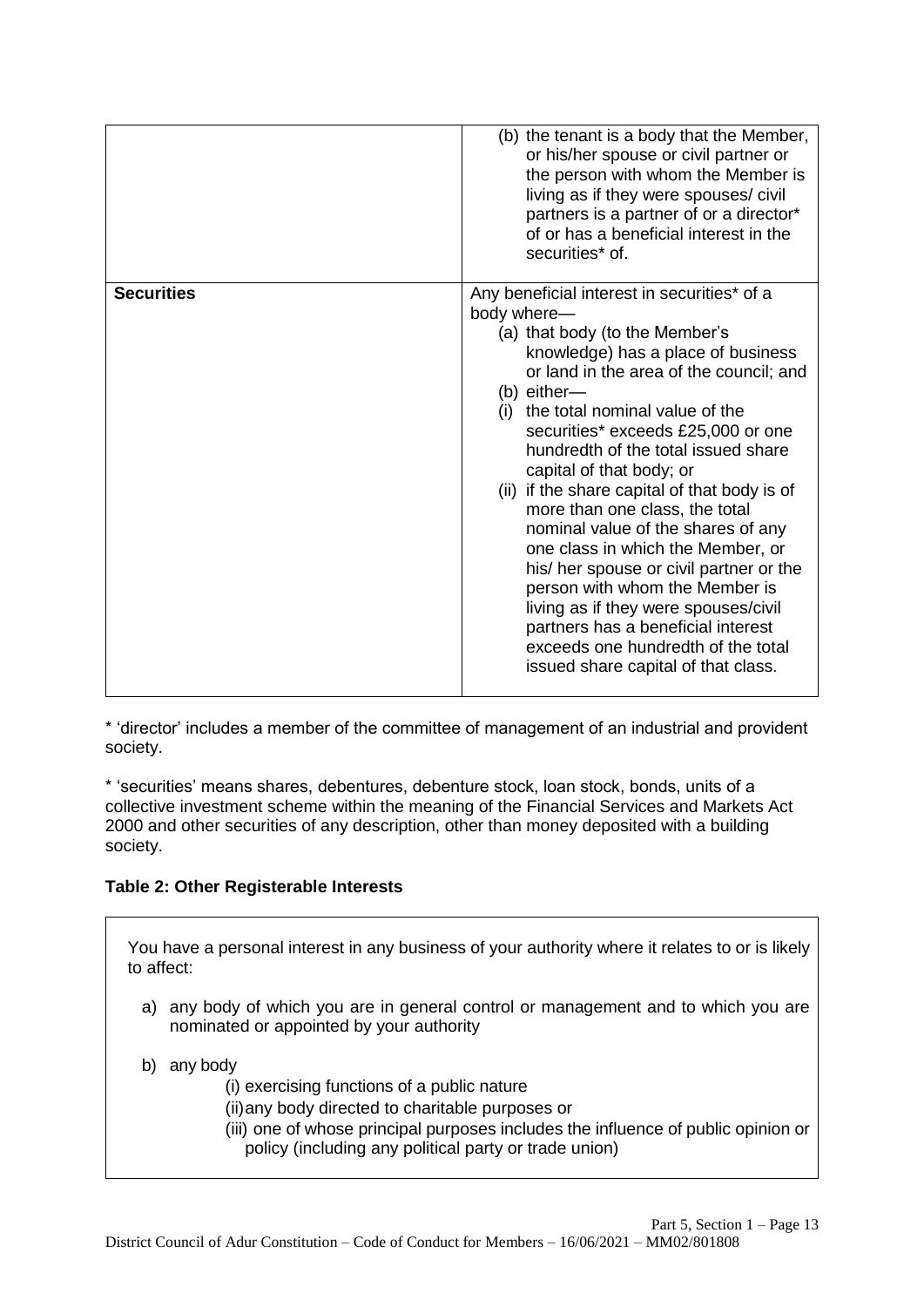# **Appendix C The Committee on Standards in Public Life**

The LGA has undertaken this review whilst the Government continues to consider the recommendations made by the Committee on Standards in Public Life in their report on Local Government Ethical Standards. If the Government chooses to implement any of the recommendations, this could require a change to this Code.

The recommendations cover:

- Recommendations for changes to the Localism Act 2011 to clarify in law when the Code of Conduct applies
- The introduction of sanctions
- An appeals process through the Local Government Ombudsman
- Changes to the Relevant Authorities (Disclosable Pecuniary Interests) Regulations 2012
- Updates to the Local Government Transparency Code
- Changes to the role and responsibilities of the Independent Person
- That the criminal offences in the Localism Act 2011 relating to Disclosable Pecuniary Interests should be abolished

The Local Government Ethical Standards report also includes Best Practice recommendations. These are:

**Best practice 1**: Local authorities should include prohibitions on bullying and harassment in codes of conduct. These should include a definition of bullying and harassment, supplemented with a list of examples of the sort of behaviour covered by such a definition.

**Best practice 2**: Councils should include provisions in their code of conduct requiring Members to comply with any formal standards investigation and prohibiting trivial or malicious allegations by Members.

**Best practice 3**: The Council will review this Code of Conduct every two years unless an earlier review is requested by the Monitoring Officer.

**Best practice 4**: An authority's code should be readily accessible to both Members and the public, in a prominent position on a council's website and available in council premises.

**Best practice 5**: Local authorities should update their gifts and hospitality register at least once per quarter, and publish it in an accessible format, such as CSV.

**Best practice 6**: Councils should publish a clear and straightforward public interest test against which allegations are filtered.

**Best practice 7**: Local authorities should have access to at least two Independent Persons.

**Best practice 8**: An Independent Person should be consulted as to whether to undertake a formal investigation on an allegation, and should be given the option to review and comment on allegations which the responsible officer is minded to dismiss as being without merit, vexatious, or trivial.

**Best practice 9**: Where a local authority makes a decision on an allegation of misconduct following a formal investigation, a decision notice should be published as soon as possible on its website, including a brief statement of facts, the provisions of the code engaged by the